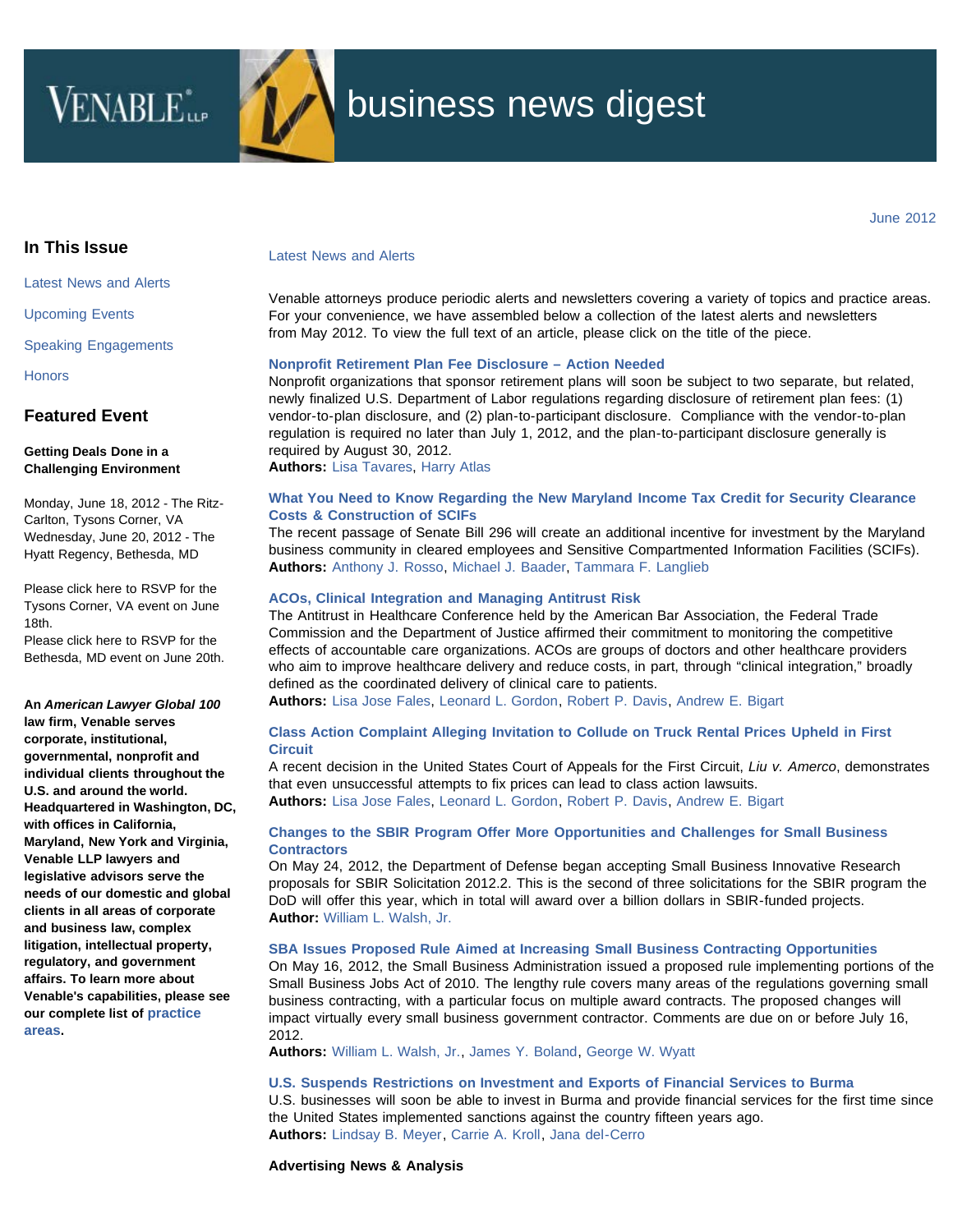#### **May 4, 2012 Edition**

Highlights include references to the victories of Hermes and UGG against counterfeiters, FTC workshop agenda, "Made in the USA" regulations and a courts refusal to dismiss a celebrity endorsement breach of contract case.

**May 10, 2012 Edition**

Highlights include a discussion on FTC guidelines, a recent decision by the National Advertising Division of the Council of Better Business Bureaus, an FTC workshop on mobile payments and tips for saving money on litigation.

**May 24, 2012 Edition**

Highlights include an opportunity to vote on the agenda for the 2012 D2C Conference, a discussion on the CFPB solicitaiton of public comments on pre-paid cards, a ruling by a FTC regarding POM Wonderful in a deceptive advertising case, insurance for small companies defending IP issues and an appellate court ruling that changes email campaigns.

**May 31, 2012 Edition**

Highlights include a discussion on the FDA rejection of rebranding corn syrup, a review on the settlement against RealNetworks, CFPB nonbank supervision rulemaking, and a class action suit in California.

#### **[IP Buzz - May 2012](http://www.venable.com/files/Publication/fd4112f6-eede-4438-b424-0ebaff26f41d/Presentation/PublicationAttachment/5334e7b8-6416-4071-9c92-469cf367f9bf/IP_Buzz--May_2012.pdf)**

Highlights include the U.S. Customs and Border Protection issuance of a new rule enhancing the effectiveness of anti-counerfeiting operations, current trends in top brands, the risks of corporate social media use and information on a continuity product case.

```
Return to the top
```
#### <span id="page-1-0"></span>Upcoming Events

We would also like to highlight upcoming Venable events that you may be interested in attending. Please click on the event title for additional information.

**[Non-Compete Covenants: What You Need to Know to Run and/or Sell Your Business](http://www.venable.com/non-compete-covenants-what-you-need-to-know-to-run-andor-sell-your-business-06-14-2012/)**

**June 14, 2012** 7:30 a.m. - 9:00 a.m. EDT

Join us for an in-depth examination and discussion of how to negotiate and draft enforceable noncompete provisions. Based on Venable's extensive experience in this area, this session will explore many aspects of non-compete covenants Speakers: [Joseph C. Schmelter](http://www.venable.com/joseph-c-schmelter/), [Linda M. Jackson,](http://www.venable.com/linda-m-jackson/) [David R. Warner](http://www.venable.com/david-r-warner/), [Monica E. Klein](http://www.venable.com/monica-e-klein/)

**[Ten Best Practices for Protecting Your Nonprofit's Intellectual Property](http://www.venable.com/ten-best-practices-for-protecting-your-nonprofits-intellectual-property-06-13-2012/)**

## **June 13, 2012**

12:00 p.m. - 2:00 p.m. EDT

Join the seasoned intellectual property attorneys from the Venable law firm as they walk you through the essentials in these areas, highlight common traps and pitfalls, and, most importantly for you, give you the thoughtful, practical, real-life guidance and tips that you need to know to protect your nonprofit in the U.S. and overseas, and optimize and capitalize on your intellectual property portfolio. Speaker: [Joshua J. Kaufman](http://www.venable.com/joshua-j-kaufman/)

**[Comprehensive Review of the Pressing Employment Law Issues Facing Independent Schools](http://www.venable.com/comprehensive-review-of-the-pressing-employment-law-issues-facing-independent-schools-for-sais-05-21-2012/)**

#### **June 21, 2012 - June 22, 2012**

During this two day seminar, Venable attorneys Caryn Pass and Heather Broadwater will review a wide range of employment issues. Speakers: [Caryn G. Pass](http://www.venable.com/caryn-g-pass/), [Heather J. Broadwater](http://www.venable.com/heather-j-broadwater/)

**[WMACCA Non-Profits & Associations Forum: "Agreeing to Convene – Spotting and Solving the](http://www.venable.com/wmacca-non-profits--associations-forum--agreeing-to-convene--how-to-spot-and-solve-the-most-common-meeting-contracting-pitfalls-06-27-2012/) [Most Common Event Contract Pitfalls"](http://www.venable.com/wmacca-non-profits--associations-forum--agreeing-to-convene--how-to-spot-and-solve-the-most-common-meeting-contracting-pitfalls-06-27-2012/)**

**June 27, 2012** 12:00 p.m. - 2:00 p.m. EDT

This seminar will discuss practical knowledge and know-how to adequately protect your organization and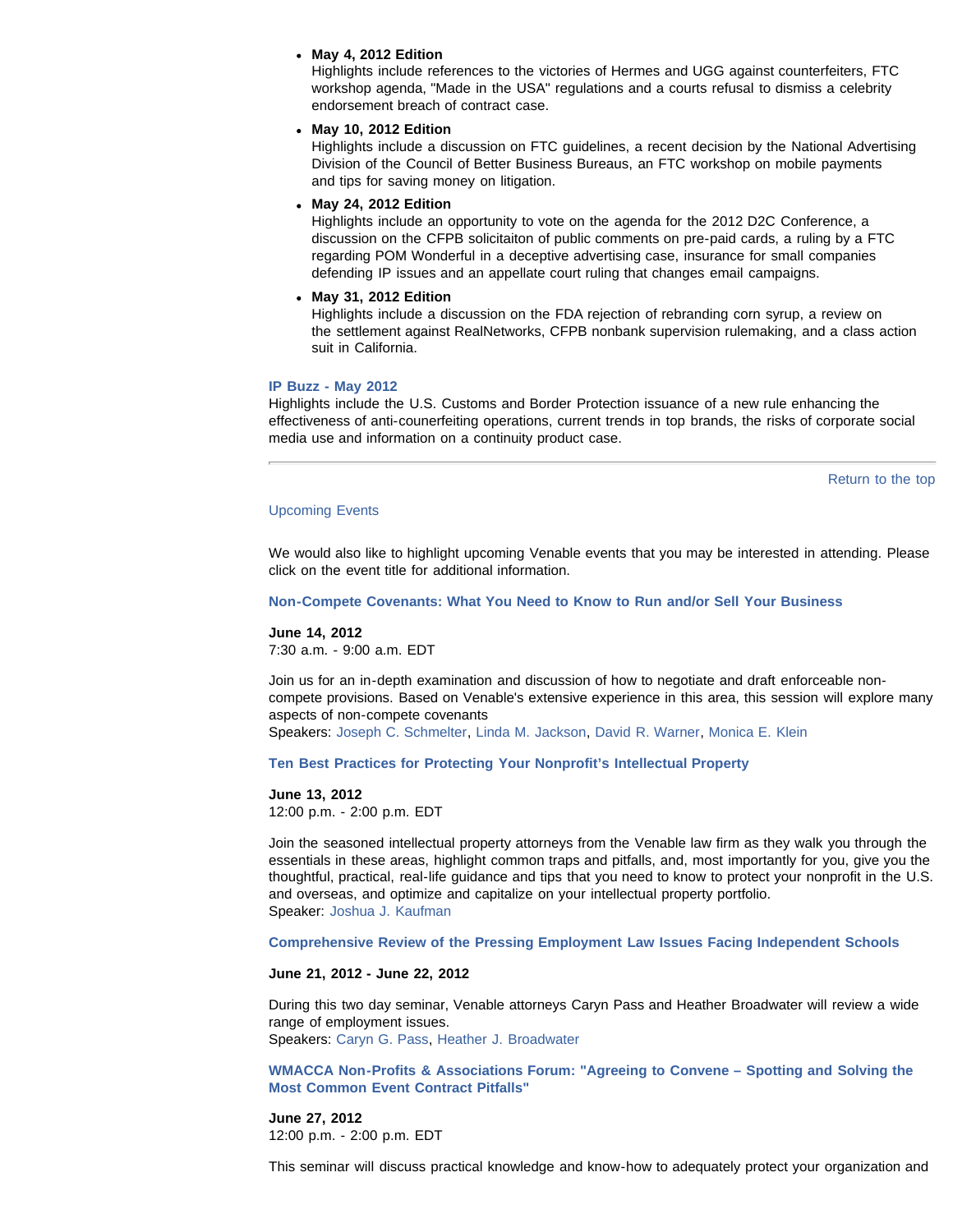[Return to the top](#page-0-2)

# Speaking Engagements

#### **[Structuring Equity Compensation for Partnerships and LLCs](http://www.straffordpub.com/products/structuring-equity-compensation-for-partnerships-and-llcs-2012-06-21)**

This Strafford Publications Webinar & teleconference will provide counsel with an overview of the types of equity compensation arrangements available to partnerships and LLCs.

#### **June 21, 2012**

1:00 p.m. - 2:50 p.m. EDT Speaker: [Brian J. O'Connor](http://www.venable.com/brian-j-oconnor/)

**[The JOBS Act – What You Need To Know](http://www.globaltoyexperts.com/#!__webinar-general)**

#### **June 21, 2012**

2:00 p.m. - 3:30 p.m. EDT

Standing for "Jump-Start Our Business Start-Ups," the JOBS Act is one of the most important changes to capital raising in American history. Start-ups, small and medium size businesses will now have access to crowdsourcing via the Internet to raise capital. They will also be able to advertise that they are looking for financing.

Speaker: [Thomas W. France](http://www.venable.com/thomas-w-france/)

[Return to the top](#page-0-2)

# Honors and Awards

#### *[Baltimore Business Journal](http://www.venable.com/baltimore-business-journal-highlights-venables-pro-bono-work-in-food-bank-merger-05-15-2012/)* [highlights Venable's pro bono work in food bank merger](http://www.venable.com/baltimore-business-journal-highlights-venables-pro-bono-work-in-food-bank-merger-05-15-2012/)

Venable Co-Managing Partner Bob Waldman, partners Walter Calvert and Rosewin Sweeney, and associates Yossi Ziffer and Jay Lohse, with assistance from Andrea Cohen recently completed the merger of Food Resources, Inc., the major food bank serving Western Maryland, with the Maryland Food Bank, Maryland's leading food bank. News of the merger was featured in the *Baltimore Business Journal* on April 11, 2012.

#### [Legal Aid honors Venable with Trailblazer Award](http://www.venable.com/legal-aid-honors-venable-with-trailblazer-award-05-24-2012/)

Venable received a Trailblazer Award from the Legal Aid Bureau for its far-reaching and significant community service commitment, including its support of Legal Aid, at the Legal Aid Equal Justice Council breakfast held at M&T Bank Stadium on May 23, 2012.





Two Venable [Corporate Group](http://www.venable.com/corporate/) partners were ranked in the 2011 edition of *Chambers Global*.

*Legal 500* recognized fifteen attorneys from the [Corporate Practice Group](http://www.venable.com/corporate/) in 2011.

Eleven of Venable's [Corporate Group](http://www.venable.com/corporate/) attorneys were recently selected by their peers for inclusion in *The Best Lawyers in America® 2012*.